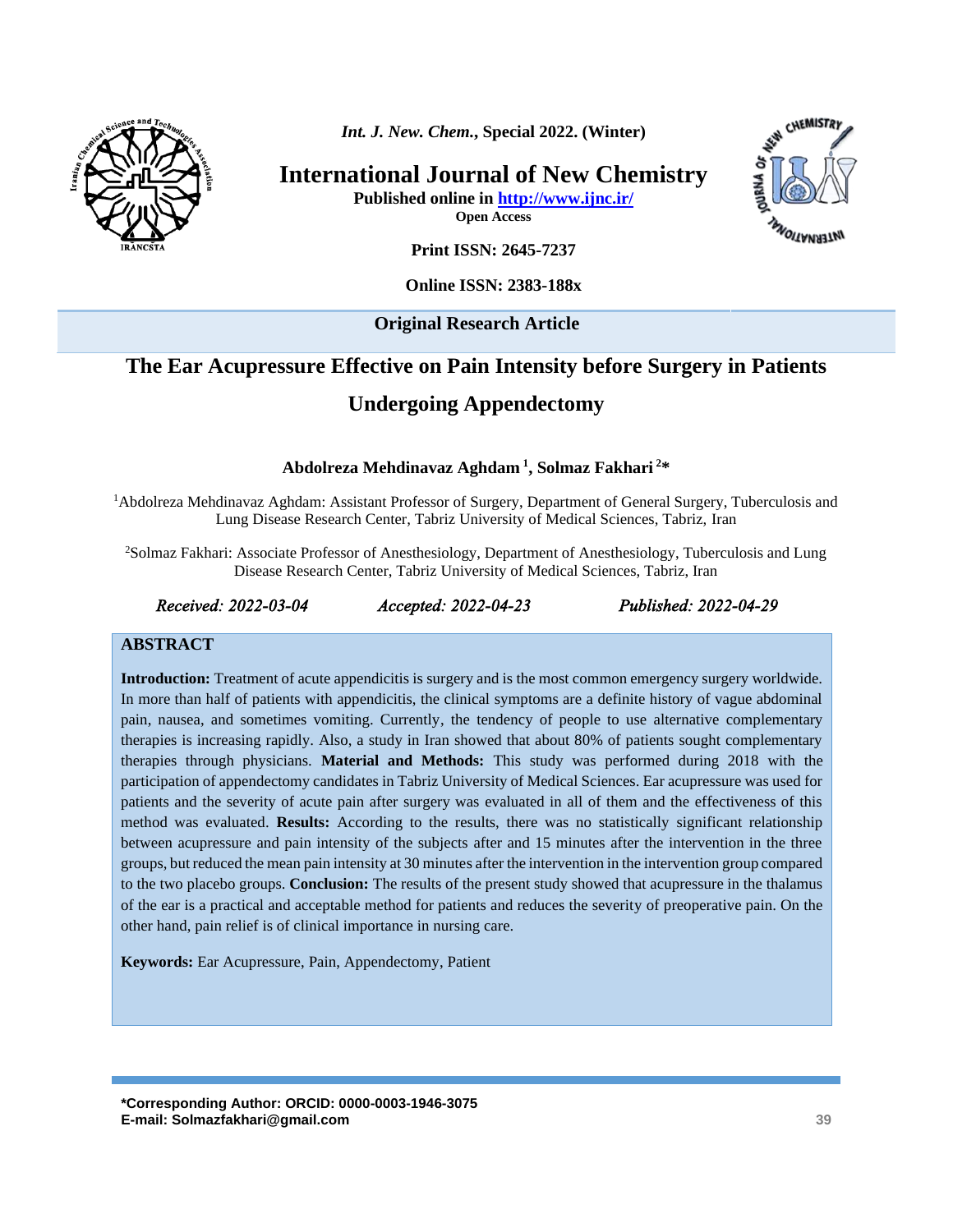## **Introduction**

Pain is not a trivial phenomenon, but a health problem. Pain stimulates the sympathetic response, thereby causing tachycardia, hypertension, narrowing of arterial vessels, reduced blood flow to the wound, and decreased relative tissue pressure. In cases where the client is in pain, the nurse can use pharmacological and non-pharmacological strategies to control the pain [1-3]. In general, less aggressive and safer methods are used to control pain first. To relieve pain, depending on the cause of the pain, various drugs such as nonsteroidal anti-inflammatory drugs and narcotics are used. In addition to their therapeutic properties, these drugs have many side effects [4-6]. Long-term use of nonsteroidal anti-inflammatory drugs [NSAIDs] is associated with complications such as gastrointestinal bleeding and renal impairment. Drugs weaken the respiratory system, nausea, vomiting, constipation and reduce thought processes [7-9]. Painkillers used to control patients 'pain have many side effects on patients' bodies and minds. In addition to the risk of addiction and drug dependence, painkillers lower blood pressure, impair vital functions, drowsiness, nausea, vomiting, and even shock, and impose high costs on the health care system. Therefore, the need to use non-pharmacological methods to control patients' pain is fully justified [10-13]. The appendix is a small, finger-like appendix that becomes inflamed and swollen due to a sprain or obstruction, called appendicitis. Appendicitis is most common in patients in the second to fourth decades of life. About 7% of the population develops appendicitis during their lifetime [14]. The age range observed in this disease varies from 1 to 89 years. Treatment of acute appendicitis is surgery and is the most common emergency surgery worldwide. In more than half of patients with appendicitis, the clinical symptoms are a definite history of vague abdominal pain, nausea [15], and sometimes vomiting. Currently, the tendency of people to use alternative complementary therapies is increasing rapidly. Also, a study in Iran showed that about 80% of patients sought complementary therapies through physicians [16].

#### **Material and Methods**

## **Study design**

This study is a one-blind and three-group clinical experience that was conducted in 2018 to determine the effect of acupressure on the pain intensity of appendectomy candidates. For this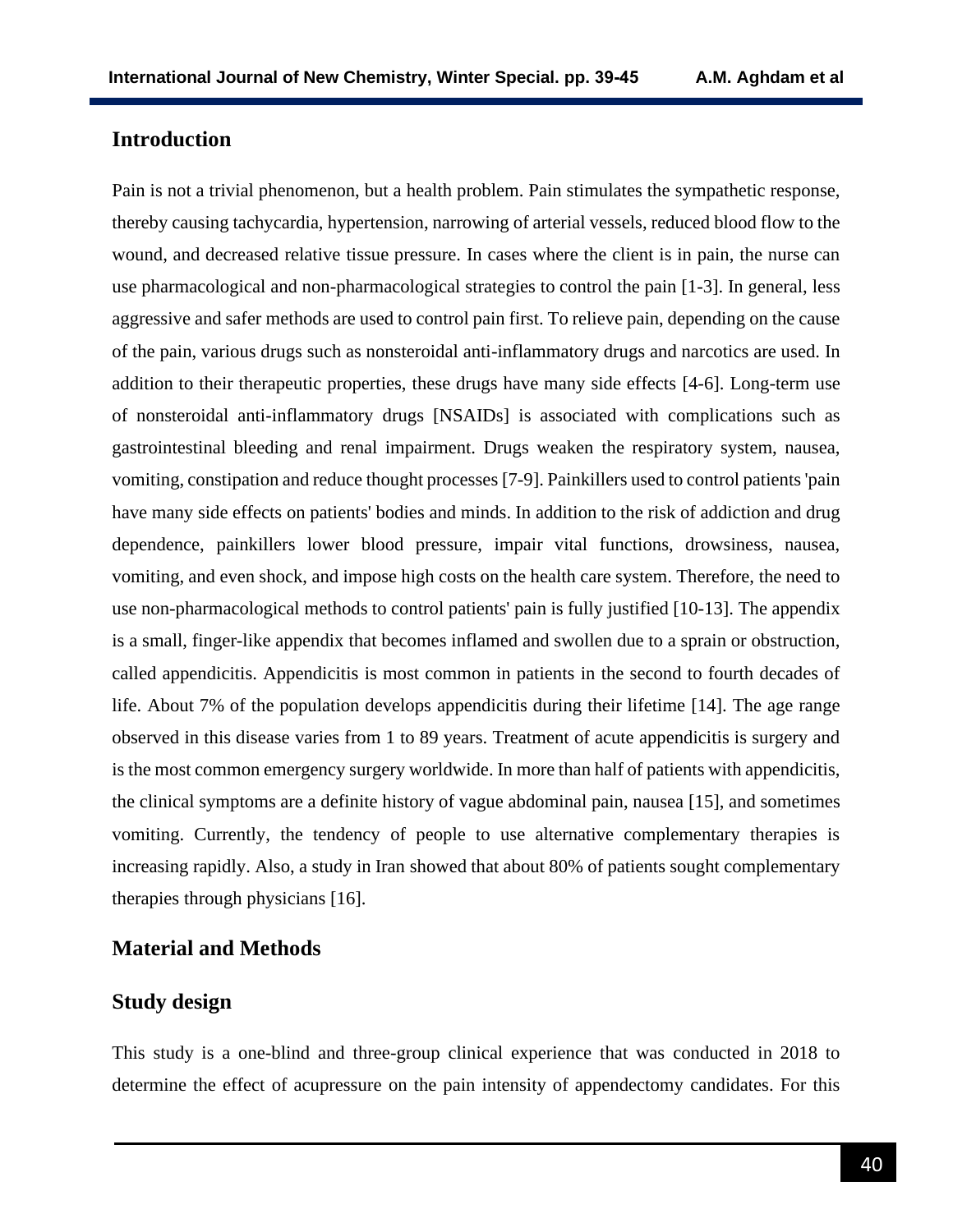purpose, first the researchers [female researcher and male researcher] received the necessary training on determining the points and how to apply acupressure under the supervision of a traditional Chinese medicine specialist. The researchers, after confirming the expert, placed 72 candidate patients for appendectomy randomly assigned to permutation blocks with hexagonal blocks in three groups of intervention, placebo and control. Based on a study [28], using the formula for comparing means for two independent societies, taking into account a = 0.05 and  $\beta$  = 0.2, 21 people in each group were estimated. For a possible sample drop with a 10% probability of sample drop, 24 people in each group were considered.

#### **Inclusion / Exclusion Criteria:**

Inclusion criteria were candidates for appendectomy after ultrasound and general surgeon diagnosis, no order for emergency appendectomy, willingness to participate in the intervention, no known complications and other medical problems leading to Severe pain, no lesion or skin problem in the ear and acupressure area, full consciousness and ability to report symptoms and severity. Prior to the intervention, demographic and disease-related characteristics of all three research units were recorded in the relevant form. In this study, a ten-point scale of perceived pain, which is a standard tool, was used to measure pain.

#### **Methodology**

The research method was that the researcher, after identifying candidate appendectomy specimens, based on inclusion criteria, selected eligible patients to study and after giving the necessary explanations about how to conduct the research and the possibility of being in the intervention, placebo or control group and obtaining informed consent measured and recorded the severity of preoperative pain in patients. It is noteworthy that in order to observe ethical issues, acupressure in female patients was applied by a female researcher and in male patients by a male researcher. Acupressure was performed for each patient using a finger and ear pad [to transfer and concentrate pressure]; Thus, the patients in the acupressure intervention group received the acupressure in real points, which in this study was the thalamus point in the right ear, and the placebo group received acupressure in the false points, where pressure has no sedative effect. Immediately after the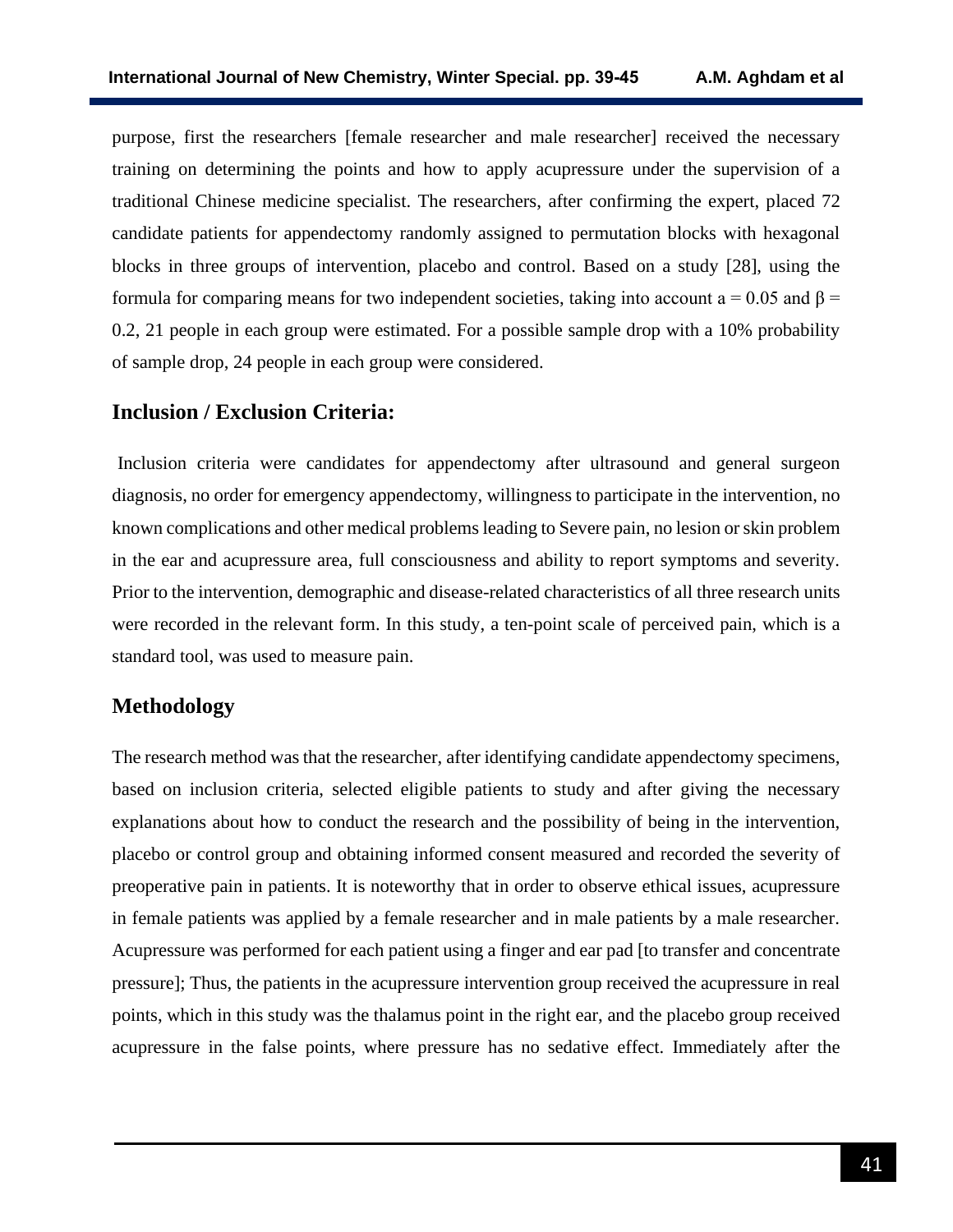application of acupressure and detachment of the ear pad and 30 minutes after the intervention, the pain intensity of the studied patients was measured and recorded again.

## **Ethical considerations**

This project was carried out in Tabriz University of Medical Sciences under the code number of ethics IR.TBZMED.REC.1398.278. No costs were charged from the study participants and they entered the study with full and informed consent.

## **Data analysis**

It should be noted that the research assistant who evaluated and recorded the symptoms in this study had no other role and was blind to the study hypothesis. All calculations were performed using SPSS software version 19 and using descriptive statistics and Chi-square tests, analysis of variance with repeated measures, and one-way analysis of variance.

#### **Results**

A total of 72 samples were included in the study, of which 50% were male and 50% were female. Chi-square test and one-way analysis of variance showed that there was no significant difference between participants in the three groups in terms of age, sex, level of education, leukocytosis, temperature and duration of fasting and the three groups were homogeneous before the intervention. According to the results, there was no statistically significant relationship between acupressure and pain intensity of the subjects after and 15 minutes after the intervention in the three groups, but reduced the mean pain intensity at 30 minutes after the intervention in the intervention group compared to the two placebo groups.

#### **Discussion**

In the present study, the effect of ear acupressure on pain intensity in appendectomy candidates was investigated. In the present study, all three groups were homogeneous in terms of demographic characteristics [17-19]. The results showed that the mean pain intensity between the three groups before the intervention and 15 minutes after the intervention was not statistically significant [20- 22]. However, in the intervention group, the mean pain intensity of 30 minutes was significantly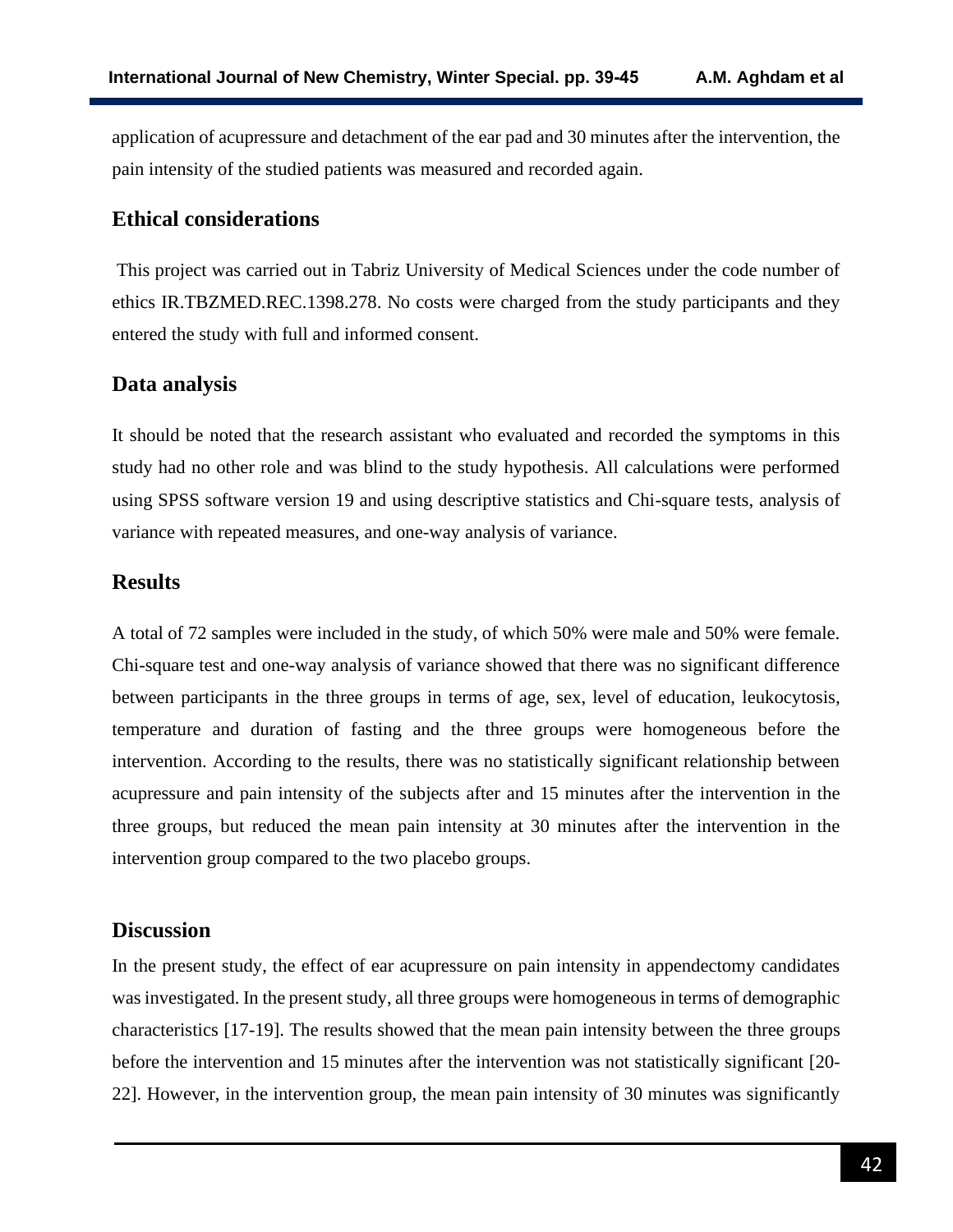reduced compared to before the intervention [23-25]. The results of a study showed that acupressure in patients after lumbar spine surgery reduced pain in the intervention group compared to before the intervention. The results of this study are consistent with the present study [26-28]. In addition, in a study that examined the effect of ear acupressure on pain in patients with osteoarthritis, researchers found that acupressure reduced the average pain score at 6 and 24 hours after the intervention [29-31]. Researchers studied the effect of acupressure on chronic low back pain for four weeks and found that acupressure reduced pain by 70 percent and overall pain by 75 percent. Also, similar to the results of the present study, the results of another study showed that the application of acupressure at different points affecting pain simultaneously reduces pain in the intervention group compared to the placebo and control groups [32-34]. In another study that performed the effect of acupressure on the pain of 62 patients undergoing full knee replacement surgery for three days, the results showed that there was no statistically significant difference between the pain scores of the placebo and intervention groups, although the dose of analgesics The intervention group was significantly smaller than the placebo group [35-37]. In this study, acupressure was performed on the subcortex and the ear for 1 minute three times a day for three days, while in the present study, acupressure was applied for 15 minutes at the thalamus, which can be one of the Known possible causes of differences in results [38].

#### **Conclusion**

The results of the present study showed that acupressure in the thalamus of the ear is a practical and acceptable method for patients and reduces the severity of preoperative pain. On the other hand, pain relief is of clinical importance in nursing care. Also, improving pain and providing comfort to patients in the important stage before surgery will be associated with reducing many complications during and after surgery, so the use of acupressure, which does not require special equipment and does not have a significant cost, for patients with appendectomy in Surgical wards are recommended.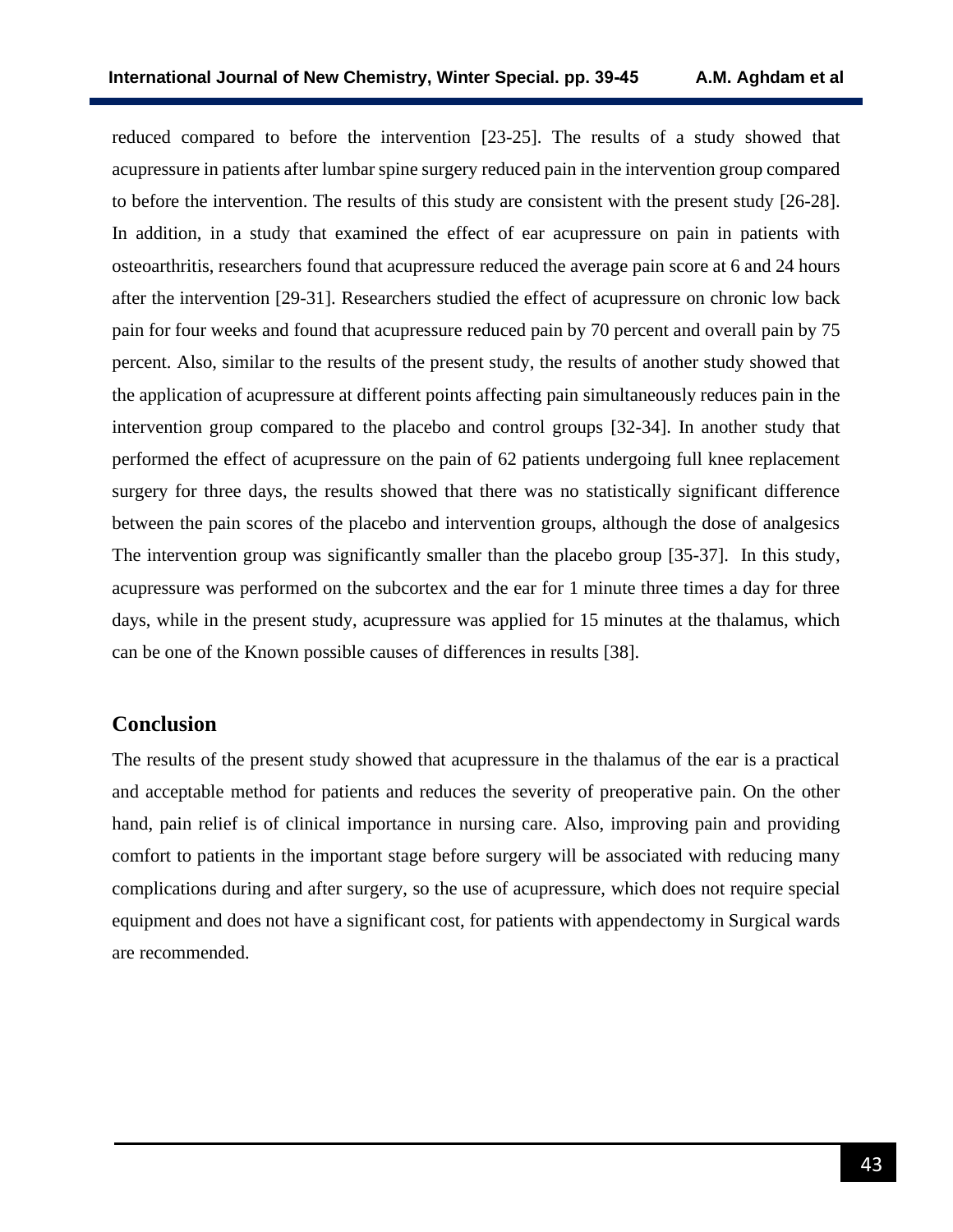#### **References**

- 1. AM. Fard, MM. Fard, Eurasian Journal of Science and Technology, 2:14 (2022)
- 2. S. Saedi, A. Saedi, MM. Ghaemi, M. Milani Fard, Eurasian Journal of Science and Technology, 2:233 (2022)
- 3. R. Alimoradzadeh, H. Mirmiranpour, P. Hashemi, S. Pezeshki, SS. Salehi, Journal of Neurology & Neurophysiology, 10:1 (2019)
- 4. R. Alimoradzadeh, MA. Abbasi, F. Zabihi, H. Mirmiranpour, Iranian Journal of Ageing, 15:524 (2021)
- 5. A. Susanabadi, S. Etemadi, M.S. Sadri, B. Mahmoodiyeh, H. Taleby, M.M. Fard, Annals of the Romanian Society for Cell Biology, 25: 2875 (2021)
- 6. C.R. Jutzeler, L. Bourguignon, C.V. Weis, B. Tong, C. Wong, B. Rieck, H. Pargger, S. Tschudin-Sutter, A. Egli, K. Borgwardt, M. Walter, Travel medicine and infectious disease, 37:101825 (2020)
- 7. F.E. Sadr, Z. Abadi, N.E. Sadr, M.M. Fard, Annals of the Romanian Society for Cell Biology, 25: 6839 (2021)
- 8. K. Ghajarzadeh, M.M. Fard, H. Alizadeh Otaghvar, S.H.R. Faiz, A. Dabbagh, M. Mohseni, S.S. Kashani, A.M.M. Fard, M.R. Alebouyeh, Annals of the Romanian Society for Cell Biology, 25:2457 (2021)
- 9. K. Ghajarzadeh, M.M. Fard, H. Alizadeh Otaghvar, S.H.R. Faiz, A. Dabbagh, M. Mohseni, S.S. Kashani, A.M.M. Fard, M.R. Alebouyeh, Annals of the Romanian Society for Cell Biology, 25:2449 (2021)
- 10. K. Ghajarzadeh, M.M. Fard, M.R. Alebouyeh, H. Alizadeh Otaghvar, A. Dabbagh, M. Mohseni, S.S. Kashani, A.M.M. Fard, S.H.R. Faiz, Annals of the Romanian Society for Cell Biology, 25: 2466 (2021)
- 11. M. Carotti, F. Salaffi, P. Sarzi-Puttini, A. Agostini, A. Borgheresi, D. Minorati, M. Galli, D. Marotto, A. Giovagnoni, La Radiologia Medica., 125:636 (2020)
- 12. S. Etemadi, B. Mahmoodiyeh, S. Rajabi, A. Kamali, M.M. fard, Ann. Romanian Soc. Cell Biol., 25:2417 (2021)
- 13. S. Saedi, A. Saedi, MM. Ghaemi, M. Milani Fard, Eurasian Journal of Science and Technology, 2:180 (2021)
- 14. B. Ebadian, A. Fathi, S. Khodadad, International Journal of Dentistry., 2021:1 (2021)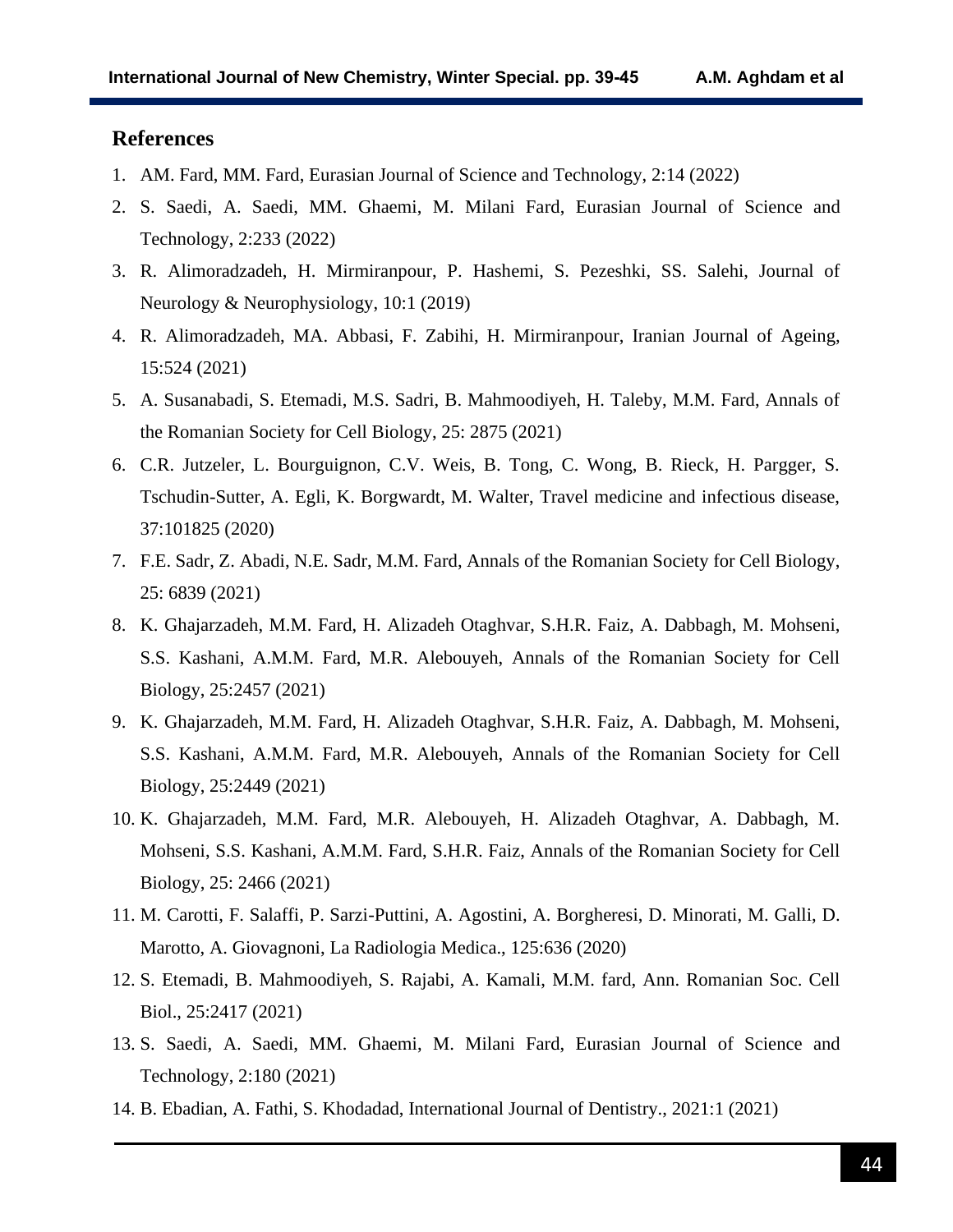- 15. B. Ebadian, A. Fathi, M. Savoj, International Journal of Dentistry., 2021:1 (2021)
- 16. B. Barakati, R. Khodadadi, P. Asadi, A. Fathi, Turkish Onilne Journal of Qualitative Inquiry., 12:11401 (2021)
- 17. SM. Monajem Zade, M. Elyaskhil, A. Fathi, SM. Asadinejad, Turkish Online Journal of Qualitative Inquiry., 12:5715 (2021)
- 18. AH. Ashtiani, N. Mardasi, A. Fathi, The Journal of Prosthetic Dentistry., 126:803 (2021)
- 19. E. Ghasemi, AH. Fathi, S. Parvizinia, Journal of Iranian Dental Association., 31:169 (2019)
- 20. S. Khosravaniardakani, Int J Med Invest  $11:1$  (2022)
- 21. S. Khosravaniardakani. Int J Med Invest 11:1 (2022)
- 22. A. Fathi, R. Giti, M. Farzin, Annals of Dental Specialty., 6:338 (2018)
- 23. A. Fathi, M. Farzin, R. Giti, MH. Kalantari, The Journal of prosthetic dentistry., 122:565 (2019)
- 24. A Jedariforoughi, Doctmedico Journal 2:180 (2022)
- 25. R. Monirifard, M. Abolhasani, B. Tahani, A. Fathi, A. Choobdaran., Journal of Iranian Dental Association., 31:182 (2019)
- 26. M. Abolhasani, P. Givehchian, A. Fathi, S. Goudarzi., Journal of Iranian Dental Association., 33:17 (2021)
- 27. A Jedariforoughi, Doctmedico Journal 1:176 (2021)
- 28. AH. Ashtiani, N. Mardasi, A. Fathi, The Journal of Prosthetic Dentistry., 126:803 (2021)
- 29. R. Mosharraf, P. Molaei, A. Fathi, S. Isler, International Journal of Dentistry., 2021:1 (2021)
- 30. A Jedariforoughi, Doctmedico Journal 1:151 (2021)
- 31. M. Maalekipour, M. Safari, M. Barekatain, A. Fathi, International Journal of Dentistry., 2021:1 (2021)
- 32. A Jedariforoughi, International Journal of Medical Reviews and Case Reports 5:82 (2021)
- 33. A Jedariforoughi, Doctmedico Journal 2:201 (2022)
- 34. S. Etemadi, B. Mahmoodiyeh, S. Rajabi, A. Kamali, M.M. fard, Ann. Romanian Soc. Cell Biol., 25:2417 (2021)
- 35. A Jedariforoughi, Doctmedico Journal 2:194 (2022)
- 36. A Jedariforoughi, Doctmedico journal 1:154 (2021)